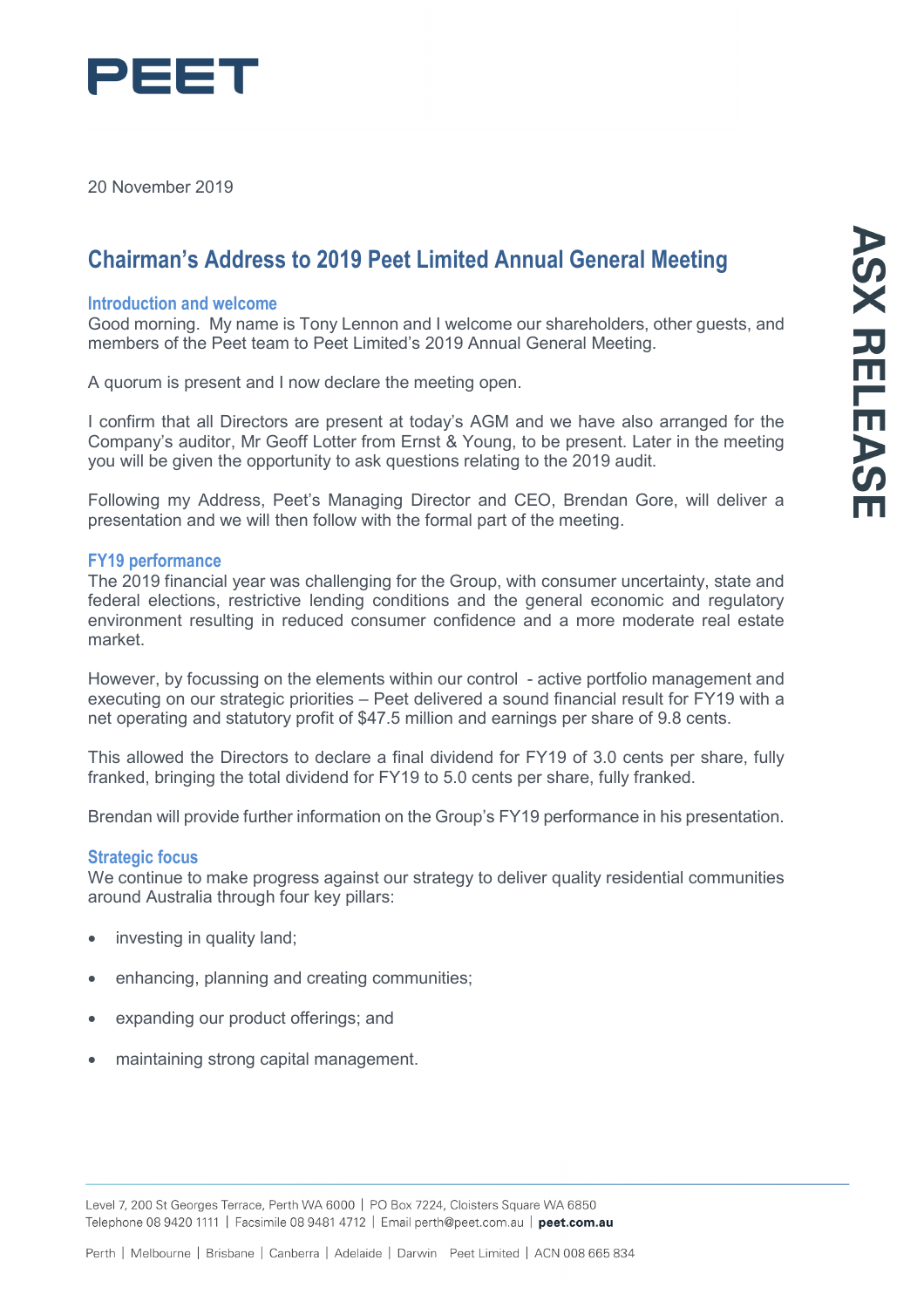

During the year, the Peet Group, among other initiatives:

- established a new wholesale fund to acquire an 82-hectare property in Perth's northern coastal corridor where we have approval to develop 1,100 lots;
- our 50% owned Flagstone project in south east Queensland entered an infrastructure agreement with the Queensland State Government which will see the Logan City Council fund more than \$1.2 billion of essential infrastructure via developer contributions from across Greater Flagstone and other sources of government capital, which will underpin development of the Flagstone community;
- continued to expand our market reach by broadening our offering in Completed Homes, Medium Density Townhouses and low-rise Apartments. This has been in response to changing customer demands and saw the Group acquire four sites for medium density projects; and
- we raised \$75 million from the issue of senior unsecured notes via the wholesale debt market, which together with the extension of the Group's existing senior debt facility, increased the tenor of the Group's debt maturity profile.

Additionally, given the Group's strong balance sheet and its share price trading at or below its NTA at the time, we announced an on-market share buy-back in August 2018 for up to 5% of Peet's issued ordinary shares and we extended the buy back for an additional 12 months in August 2019.

## **Sustainability and community building**

Peet is one of Australia's leading residential real estate developers, creating places to live for thousands of Australians every year. It has played a key role in shaping and enhancing the urbanisation of cities by creating desirable communities with a strong commitment to affordability.

Additionally, in all our new communities we focus on planning, designing and delivering outcomes that balance environmental, social and economic needs.

Examples include:

- the water sensitive urban design at Lightsview in South Australia, where treated stormwater is piped to each household and plumbed internally to toilets and for outdoor uses;
- the installation of 'Smart City' infrastructure at Googong, New South Wales, where technology funded via a grant from the Federal Government Smart Cities Program will help reduce everyday community service costs including waste management, utility consumption and the maintenance of amenities; and
- our National Community Grants Program, which supported over 50 community groups and organisations around the country in FY19.

Level 7, 200 St Georges Terrace, Perth WA 6000 | PO Box 7224, Cloisters Square WA 6850 Telephone 08 9420 1111 | Facsimile 08 9481 4712 | Email perth@peet.com.au | peet.com.au